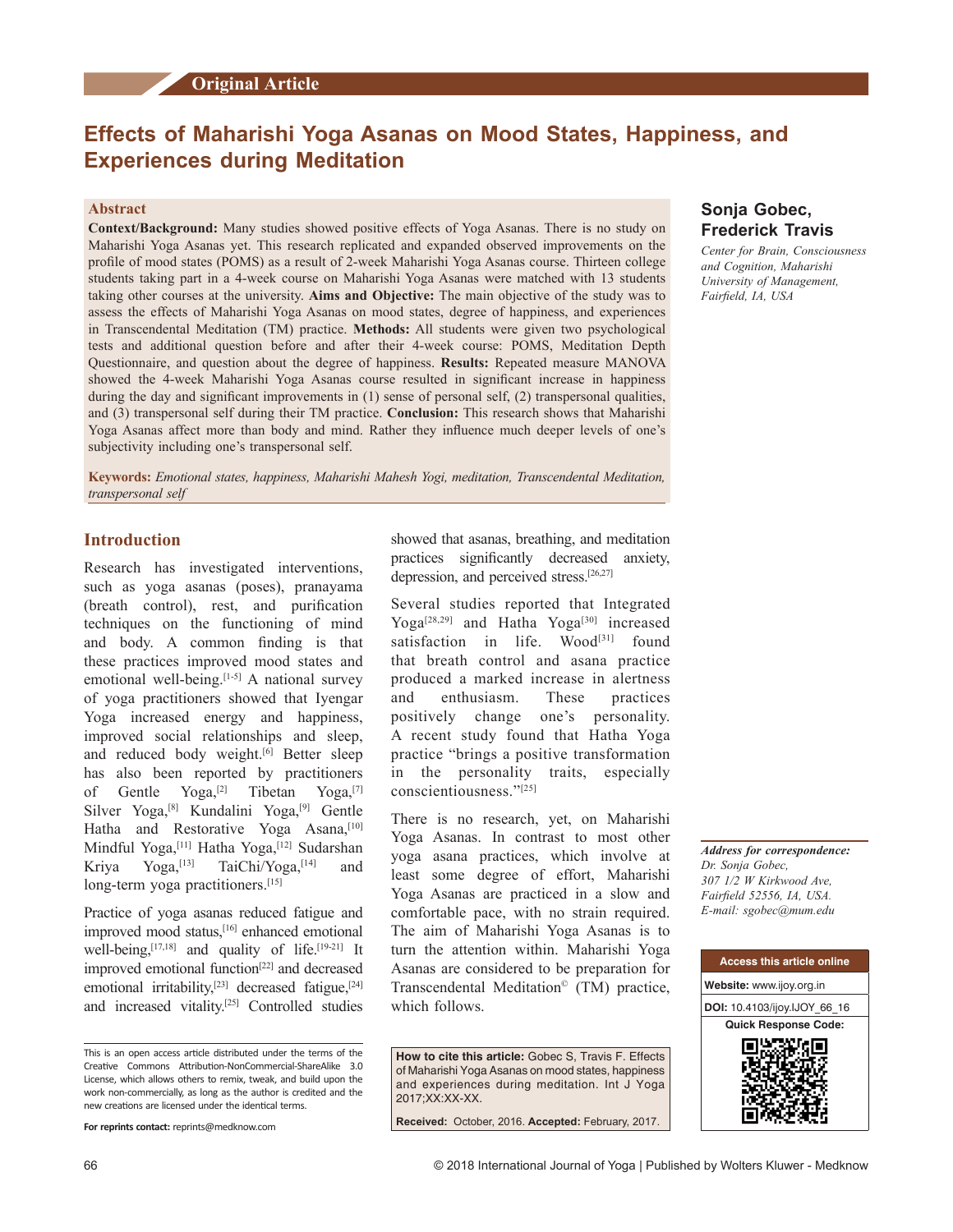Maharishi Yoga Asanas typically include lying (supine and prone), inverting, kneeling, sitting, standing, and balancing postures as well as all possible six movements of the spine: axial extension (lengthening), flexion (bending forward), lateral flexion (bending sideways), extension (backward bending), and axial rotation (twisting). The set starts in a sitting pose with resolution to begin asana practice and to continue with tone up, followed by rolling on the back from side to side. Three more asanas are done on the back involving moving or lifting the legs. Next is the shoulder stand. Then, there is the "bridge," followed by two asanas on the stomach. Next two asanas are done from a kneeling pose, and then, two sitting asanas, one includes rotating the spine. The last is a standing pose.

Between each asana, there is Shavasana (lying pose) which helps with normalizing of breathing and blood circulation and contributes to settling down the body and mind. During practice of Maharishi Yoga Asanas, eyes are usually closed and the attention is on the sensations in the body as well as general awareness. As the practice progresses, the practitioners usually experience "letting go" or momentarily expansion of awareness. This signifies the experience of the state of yoga – the union of body, mind, and spirit.

The sequence ends with pranayama and is followed by TM practice, which is practiced in comfortable sitting position with eyes closed for 20 min. TM involves effortless transcending active thoughts and perceptions to the state when the mind is quiet and awake.<sup>[32]</sup>

### **Experiment I: Pilot Study**

The pilot study investigated the effects of Maharishi Yoga Asanas on mood states and resilience. Mood states and resilience were selected since the majority of research on other forms of yoga report improvements in emotional well-being.

### **Methods**

#### **Subjects**

The participants in the pilot study were 12 individuals, 7 men and 5 women. They were healthy and did not report significant mental or physical complaints. Their age ranged from 20 to 40 years (average  $25.3 \pm 5.2$  years). All participants were students at Maharishi University of Management, where they practice TM in groups twice a day. Years of practice of TM ranged from 1 to 3 years (average  $2.4 \pm 1.4$  years). All the students had received a one‑session introduction to Maharishi Yoga Asanas in their first course at Maharishi University of Management.

The structure of the 2-week class was 1 h of theory followed by 45–50 min of Maharishi Yoga Asanas. The theory consisted of basics and principles about yoga and yoga-based lifestyle according to Maharishi's teaching. There were 14 yoga asana sessions in 8 days, one in the morning and one in the afternoon; 2 days only included one session in the morning.

#### **Test measures**

Students were given the two pencil and paper psychological tests the week before the course began and were posttested with the same measures a few days after the course ended.

#### *Profile of mood states*

Profile of mood states (POMS) is a "well-known, well-validated, reliable, and internally consistent self-report questionnaire."[9] It consists of 65 adjectives rated on a five-point scale. There are subscale scores for six mood states: tension, depression, anger, vigor, fatigue, and confusion. A combination of subscale scores gives total mood disturbance score.[33]

# *Resilience scale for adults*

Resilience is a "personality characteristic that moderates the negative effects of stress and promotes adaptation."<sup>[34]</sup> It has become an umbrella term to cover many aspects of overcoming adversity and adapting to one's environment.[34] The resilience scale for adults (RSA) has 33 items covering six dimensions assessing protective factors at multiple levels: (1) Perception of self, (2) planned future, (3) social competence, (4) structured style, (5) family cohesion, and (6) social resources. The four first factors assess protective factors at a personal level, and the two latter factors assess protective factors at a family and a social level.

#### **Data analysis**

#### *Profile of mood states*

POMS questionnaire asks participants to describe how they feel right now by circling a number after each of the 65 words. The numbers ranged from "not at all" (1) to "extremely" (5).

#### *Resilience scale for adults*

The RSA scale has 33 series of phrases with two statements on either side of five boxes. The participants were asked to check one of the five boxes that were closest to how the statement fits them. The 33 phrases are divided into these six categories:

- 1. Personal strength/perception of self,
- 2. Personal strength/perception of future,
- 3. Structured style,
- 4. Social competence,
- 5. Family cohesion, and
- 6. Social resources.

#### **Statistical analysis**

SPSS, version 13.0 was used to analyze the data, employing *t*-tests to assess pre‑/post‑differences on total Mood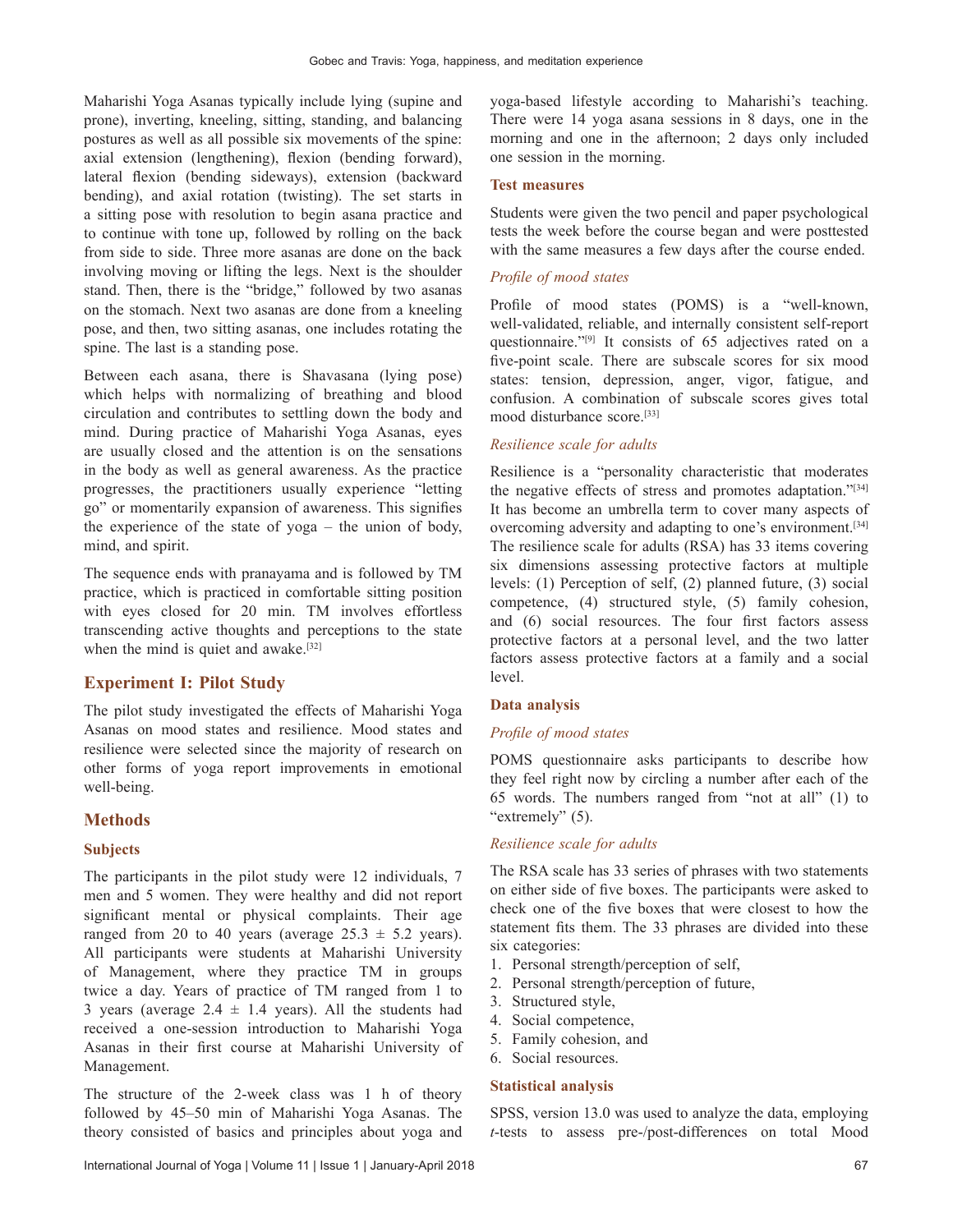disturbance and total resilience. Statistical significance and effect sizes are reported for these measures.

# **Results and Discussion**

Ten out of twelve participants completed the course. Two of them dropped the course due to medical reasons. One student did not answer the second half of the POMS questionnaire. For nine participants, the data were complete and statistical tests were conducted on those data.

### **Effects of Maharishi Yoga Asanas on mood**

There was a strong trend for lower total mood disturbance from pre- to post-test ( $t$  (8) =1.77,  $P = 0.06$ ). The effect size was  $d = 0.7$ . This is a medium effect size [Table 1].

### **Effects of Maharishi Yoga Asanas on resilience**

There were no significant differences on the six resilience measures. The effect size for the total resilience was small  $(d = 0.2)$ . According to Cohen's power tables, 84 subjects would be needed to reach statistical significance with this level of effect size.

The results of the pilot test suggest that yoga practice effects mood states more than behaviors such as resilience. The next study expanded these findings by testing a control group and using additional measures of emotional states as well as meditation experience.

# **Experiment II**

In the next study, we again administered the POMS. In addition, we administered a standardized measure of depth of meditation experience and a question about the degree of happiness. A measure of depth of meditation was used because subjects in the pilot study reported better experiences during their TM practice when they began to practice Maharishi Yoga Asanas more regularly. The RSA was not used in the second study because the effect sizes were very small in the pilot test.

# **Methods**

# **Subjects**

Thirteen college students taking part in a 4‑week course on Maharishi Yoga Asanas were matched with 13 students taking other courses at the university. All the subjects were healthy and did not report significant mental or physical complaints. The subjects were matched on age, gender, and years of practicing the TM technique. The subjects in the experimental group were an average

| Table 1: Total mood disturbance scores in pre- and<br>post-test in the two groups |            |                    |  |
|-----------------------------------------------------------------------------------|------------|--------------------|--|
|                                                                                   | Mean (SD)  | <b>Effect size</b> |  |
| Total mood disturbance (pretest)                                                  | 33.7(16.0) | 0.7                |  |
| Total mood disturbance (posttest)                                                 | 23.9(11.9) |                    |  |
| $\sim$ $\sim$ $\sim$ $\sim$ $\sim$ $\sim$ $\sim$                                  |            |                    |  |

SD=Standard deviation

age of  $31.2 \pm 15.0$  years and the subjects in the control group were an average age of  $27.8 \pm 11.0$  years. They had been practicing TM for in average of  $7.9 \pm 11.9$  years and  $9.5 \pm 12.5$ , respectively. There was no significant differences in age or length of time TM practice at pretest (both  $F(1,25)$  <1.0, ns).

### **Procedure**

All students were given the two psychological tests before and after their course: POMS and Meditation Depth Questionnaire (MEDEQ). They were also asked to rate their level of happiness. The experimental group participated in a 1‑month course on Maharishi Yoga Asanas after the baseline test. The control group participated in other academic classes at the university.

The structure of the 4‑week Maharishi Yoga Asanas course was similar to the structure of the 2‑week course tested during the pilot study. There were two classes a day, one in the morning 10–12 am and one after lunch 1–3:15 pm. In every class, there was a lesson about the theory behind Maharishi Yoga Asanas followed by Maharishi Yoga Asanas (45–50 min each time). We contacted the students before the class and gave them the baseline tests.

The control subjects were students at other 4‑week classes at the university. They were contacted before their class and agreed to take part in the study. They were given the three baseline measures. After the course was finished, the students were contacted within 3–7 days and given the same three measures at posttest.

### **Test instruments**

### *The profile of mood states*

The POMS is widely used to assess mood states.[35] The total mood disturbance score is calculated by adding the five negative subscale scores (tension, depression, anger, vigor, fatigue, and confusion) and subtracting the vigor score. Higher scores for the total mood disturbance score indicate a greater degree of mood disturbance.<sup>[36]</sup>

# *Degree of happiness question*

The subjects were asked to rate how happy they see themselves, using a 7-point Likert scale (from  $1 = not$  a very happy person to  $7 = a$  very happy person).

# *Meditation Depth Questionnaire*

The MEDEQ is a self-report questionnaire measuring the depth of meditative experiences. Through cluster analysis, Piron<sup>[37]</sup> classified meditative experiences into five stages along a dimension of increasing depth: Hindrances, relaxation, personal self, transpersonal qualities, and transpersonal Self. Hindrances cover difficulties in meditation such as restlessness, busy mind, laziness, or feeling bored. Relaxation comprises smooth breathing, feeling well, patience, and calmness. Personal self covers experiences such as being aware of one's own center,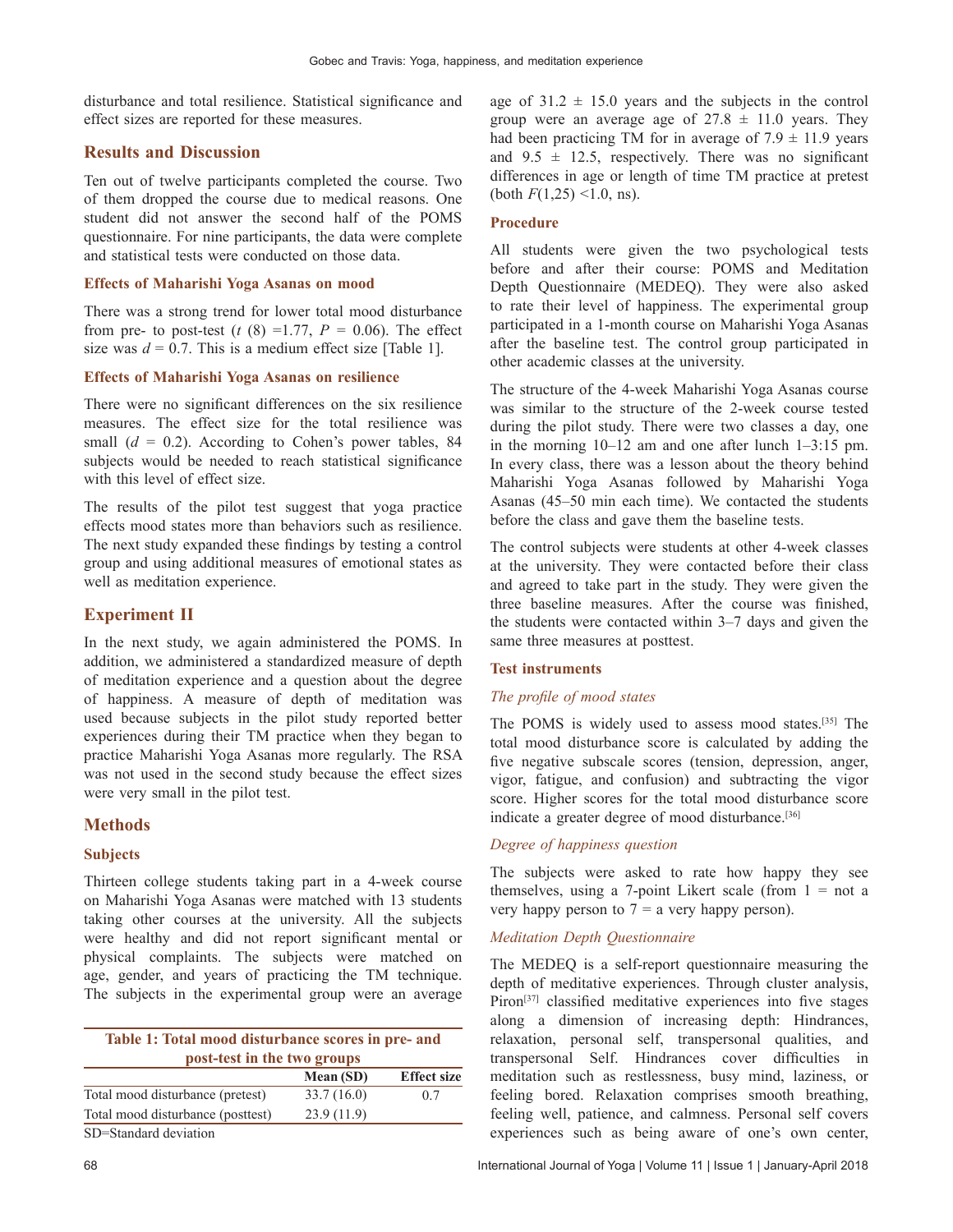feeling light, observing one's own thoughts, and intuitive insights. Transpersonal qualities describe the experiences such as time disappearing, alert and clear mind, and feelings such as love, devotion, humility, acceptance, and joy. Transpersonal Self describes the experience of the unity of everything, expansion of the mind, and disappearance of cognitive processes.

### **Statistical analysis**

SPSS was used to analyze the data. A repeated measures ANOVA tested group differences in total mood disturbance and the response on the happiness question. A repeated measures MANOVAs tested the five components of the depth of meditation questionnaire. Statistical significance and effect sizes are reported for all measures.

### **Results**

#### **Group differences in emotional state**

A repeated measure ANOVA yielded no significant group differences for changes in total mood disturbance from pre- to post-test  $(F(1,24) = 1.5, P = 0.23)$ . The effect sizes were smaller than in the pilot:  $d = 0.42$ . Table 2 presents the means, standard deviation, and effect sizes for the two groups.

A repeated measure ANOVA of the happiness question yielded a significant pre‑post x group interaction  $(F(1,24) = 4.53, P = 0.04)$ . Table 3 presents the means, standard deviation, effect sizes, and *P* value for the two groups.

#### **Group differences in depth of meditation**

A repeated measures MANOVA including five categories of the depth of meditation questionnaire yielded a significant pre-post x question interaction  $(F(4,21) = 4.00, P = 0.014)$ and significant pre-post x group interaction  $(F(1,24) = 5.37)$ ,  $P = 0.029$ . Therefore, we conducted individual repeated measure ANOVA for each category. In this analysis, there were significantly higher values for the yoga group in the last three categories but not in the first two. Table 4 presents the means, standard deviation, effect sizes, and *P* value for the two groups.

Following Maharishi Yoga Asanas practice, the subjects in the yoga group reported deeper experiences during their subsequent TM session. This was indicated by increased experiences of transpersonal qualities and transpersonal Self during the TM session.

### **Discussion**

This controlled study found that a 4‑week Maharishi Yoga Asanas course resulted in significant increases in degree of happiness during the day, and significant improvements in sense of personal self, transpersonal qualities, and transpersonal self during TM practice.

| Table 2: Total mood disturbance scores in pre- and |                |                 |                   |  |
|----------------------------------------------------|----------------|-----------------|-------------------|--|
| post-test in the two groups                        |                |                 |                   |  |
|                                                    | <b>Pretest</b> | <b>Posttest</b> | Effect size $(d)$ |  |
| Yoga                                               | 63.4(17.7)     | 51.4(24.4)      | 0.42              |  |
| Control                                            | 40.7(19.7)     | 36.9(15.7)      |                   |  |

| Table 3: Happiness scores in pre- and post-test in the two |  |  |  |  |
|------------------------------------------------------------|--|--|--|--|
| groups                                                     |  |  |  |  |

|                                            | <b>Pretest</b> |  | Posttest Effect size $(d)$ |      |
|--------------------------------------------|----------------|--|----------------------------|------|
| Yoga                                       |                |  |                            |      |
| In general happy $5.08(1.89)$ $5.69(1.03)$ |                |  | 0.97                       | 0.04 |
| Control                                    |                |  |                            |      |
| In general happy $6.00(0.82)$ $5.38(1.33)$ |                |  |                            |      |

### Table 4: Depth of meditation scores in pre- and post-test **in the two groups**

|                                              | Pretest | <b>Posttest</b>            | Effect size $(d)$ | $\boldsymbol{P}$ |
|----------------------------------------------|---------|----------------------------|-------------------|------------------|
| Yoga                                         |         |                            |                   |                  |
| Hindrances                                   |         | $7.62(3.93)$ $7.00(2.94)$  | $-0.23$           | 0.65             |
| Relaxation                                   |         | 8.38 (3.78) 9.54 (2.26)    | 0.57              | 0.11             |
| Personal self                                |         | 15.00 (8.81) 20.23 (7.47)  | 0.90              | 0.02             |
| Transpersonal<br>qualities                   |         | 14.85 (9.27) 21.85 (8.36)  | 0.84              | 0.01             |
| Transpersonal Self 10.00 (7.59) 15.46 (6.40) |         |                            | 0.71              | 0.04             |
| Control                                      |         |                            |                   |                  |
| <b>Hindrances</b>                            |         | $6.69(4.15)$ $6.92(3.57)$  |                   |                  |
| Relaxation                                   |         | $9.46(1.98)$ $9.08(2.78)$  |                   |                  |
| Personal self                                |         | $20.00(6.14)$ 18.46 (7.64) |                   |                  |
| Transpersonal<br>qualities                   |         | 20.23 (7.67) 20.38 (7.43)  |                   |                  |
| Transpersonal Self 14.08 (6.24) 14.69 (6.95) |         |                            |                   |                  |

# **How Maharishi Yoga Asanas and Transcendental Meditation practice might improve mood**

Both practices of Maharishi Yoga asanas and TM probably contributed to greater happiness during the day. Practice of yoga asanas stretches and strengthens the body in an easy and nonstressful way, improving one's strength, flexibility, and general well‑being. Every asana creates a unique style of mind-body integration, or "steady pleasantness," which together result in greater balance in mind and body. Asana practice also cultures good posture as well as greater integration of the functioning of the left and right hemispheres of the brain. This greater sense of balance could provide a platform for greater balance of mind and body during day.

While asana practice optimizes balance and functioning of mind and body, TM practice changes how we evaluate our daily life. The process of transcending during TM practice gives the experience of a deeper, richer, more silent sense of self, that is, not as touched by the ups and downs of daily life.[38,39] This deeper inner experience allows the meditator to place ongoing experience into a larger context – they are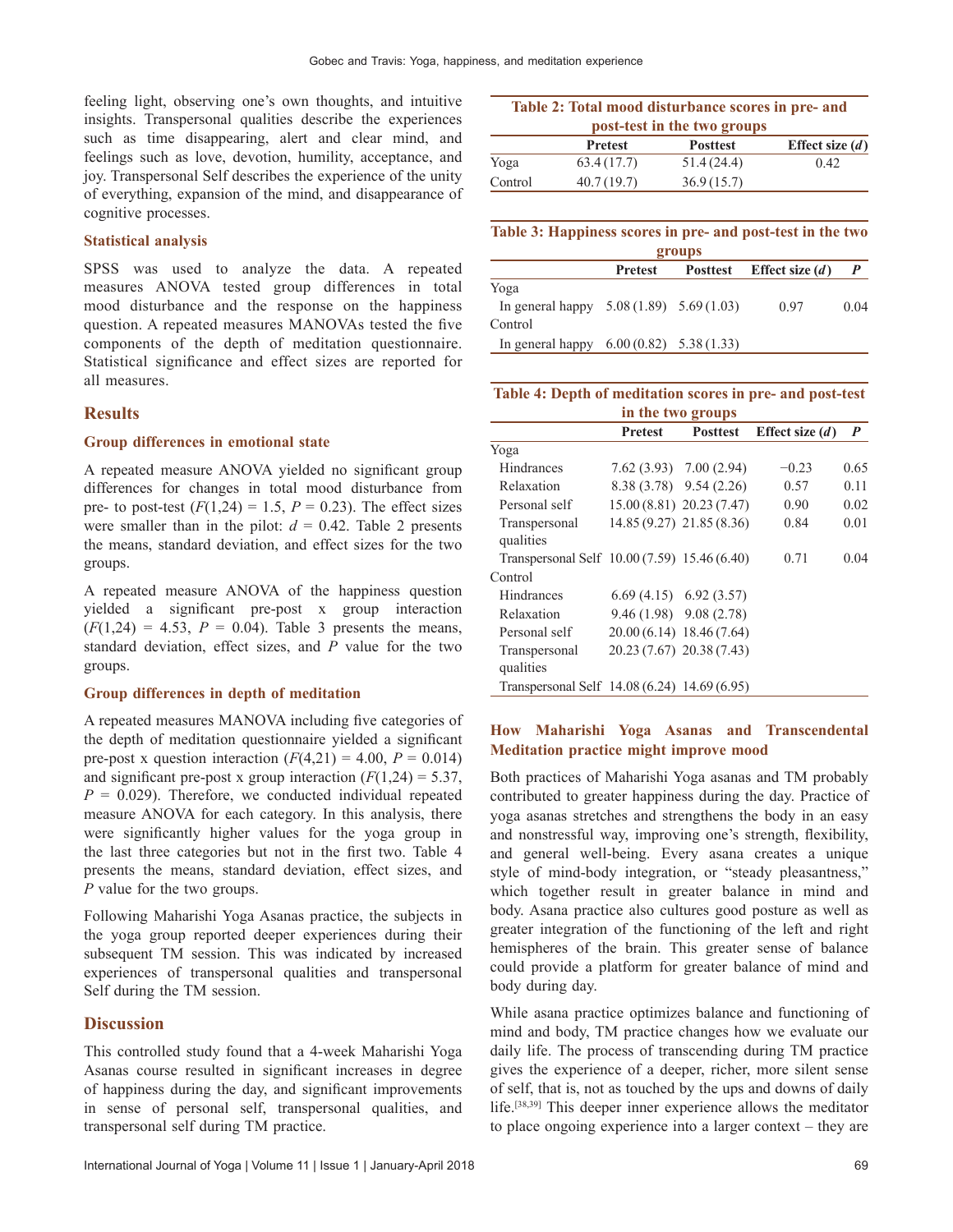able to deal with stress and challenges better. Regular TM practice is associated with significant decreases in anxiety in normal subjects,[40] decreased total mood disturbance, and increased emotional and behavioral coping in college students[41] as well as decreases in posttraumatic stress symptoms in military<sup>[42,43]</sup> and civilian subjects.<sup>[44]</sup> The expansion of self-awareness during TM practice is also reflected in greater growth in self-development<sup>[45]</sup> and self-esteem.[46]

The current study was not designed to separate independent effects of Maharishi Yoga Asana practice and TM practice on happiness during the day. However, it is important to recognize that the control group was also part of a college curriculum that includes daily TM practice. Yet, the experimental group who added daily asana practice to their routine exhibited greater happiness. Thus, asanas seem to work synergistically with meditation practice to affect degree of happiness.

### **How Maharishi Yoga Asanas might improve the depth of meditation experience**

Maharishi Yoga Asanas are performed at a slow pace, suitable to the individual, with eyes closed during most poses. Having the awareness inside creates a condition for the mind to transcend bodily sensations and expand to the state of yoga – union of body, mind, and spirit. That happens, especially while resting in a flat lying position, a pose performed after all other asanas, which restores homeostasis in the body and integrates the effects of each individual asana. Subjects often report during these resting poses (momentary) experiences of the state of yoga – the state of union of body, mind, and spirit.

Practice of Maharishi Yoga Asanas is an optimal preparation for body and mind to transcend thoughts and mental processes during subsequent TM practice. Stresses in the mind or body (mental or physical pain, for example) keep the mind on the surface and disallow transcending.[47] Maharishi Yoga Asanas help process and release stresses from the body and mind. Thus, the process of transcending could occur faster and the meditation session could be experienced as deeper, as was reported by the subjects in this study.

# **Conclusion**

This research highlights the synergy and practice of Maharishi Yoga Asanas and TM practice. Optimally, practice of yoga should include experiences of the state of union of body, mind, and spirit, even if momentary, during asana practice as well as during the meditation that follows, leading to greater happiness during the day.<sup>[48]</sup> With regular yoga practice, these momentary experiences could become more frequent and for longer periods, leading to greater balance, well-being, and success in life. Further research could look at long‑term effects of Maharishi Yoga Asana.

### **Financial support and sponsorship**

Nil.

#### **Conflicts of interest**

There are no conflicts of interest.

#### **References**

- 1. Innes KE, Selfe TK. The effects of a gentle yoga program on sleep, mood, and blood pressure in older women with restless legs syndrome (RLS): A preliminary randomized controlled trial. Evid Based Complement Alternat Med 2012;2012:294058.
- 2. Bowden D, Gaudry C, An SC, Gruzelier J. A comparative randomised controlled trial of the effects of brain wave vibration training, Iyengar yoga, and mindfulness on mood, well-being, and salivary cortisol. Evid Based Complement Alternat Med 2012;2012:234713.
- 3. Amaranath B, Nagendra HR, Deshpande S. Effect of integrated yoga module on positive and negative emotions in home guards in Bengaluru: A wait list randomized control trial. Int J Yoga 2016;9:35‑43.
- 4. Hadi N, Hadi N. Effects of hatha yoga on well-being in healthy adults in Shiraz, Islamic Republic of Iran. East Mediterr Health J 2007;13:829‑37.
- 5. Moadel AB, Shah C, Wylie-Rosett J, Harris MS, Patel SR, Hall CB, *et al.* Randomized controlled trial of yoga among a multiethnic sample of breast cancer patients: Effects on quality of life. J Clin Oncol 2007;25:4387‑95.
- 6. Ross A, Friedmann E, Bevans M, Thomas S. National survey of yoga practitioners: Mental and physical health benefits. Complement Ther Med 2013;21:313‑23.
- 7. Cohen L, Warneke C, Fouladi RT, Rodriguez MA, Chaoul‑Reich A. Psychological adjustment and sleep quality in a randomized trial of the effects of a Tibetan yoga intervention in patients with lymphoma. Cancer 2004;100:2253-60.
- 8. Chen KM, Chen MH, Chao HC, Hung HM, Lin HS, Li CH. Sleep quality, depression state, and health status of older adults after silver yoga exercises: Cluster randomized trial. Int J Nurs Stud 2009;46:154‑63.
- 9. Khalsa SB, Cope S. Effects of a yoga lifestyle intervention on performance‑related characteristics of musicians: A preliminary study. Med Sci Monit 2006;12:CR325‑31.
- 10. Mustian KM, Palesh O, Sprod L, Peppone LJ, Heckler CE, Yates JS, *et al*. Effect of YOCAS Yoga on Sleep, Fatigue, and Quality of Life: A URCC CCOP Randomized, Controlled Clinical Trial Among 410 Cancer Survivors. Vol. 28. In ASCO Annual Meeting Proceedings; 2010. p. 9013.
- 11. Beddoe AE, Lee KA, Weiss SJ, Kennedy HP, Yang CP. Effects of Mindful yoga on sleep in pregnant women: A pilot study. Biol Res Nurs 2010;11:363‑70.
- 12. Thygeson MV, Hooke MC, Clapsaddle J, Robbins A, Moquist K. Peaceful play yoga: Serenity and balance for children with cancer and their parents. J Pediatr Oncol Nurs 2010;27:276‑84.
- 13. Sulekha S, Thennarasu K, Vedamurthachar A, Raju TR, Kutty BM. Evaluation of sleep architecture in practitioners of Sudarshan Kriya yoga and Vipassana meditation. Sleep Biol Rhythms 2006;4:207‑14.
- 14. Field T. Yoga clinical research review. Complement Ther Clin Pract 2011;17:1-8.
- 15. Vera FM, Manzaneque JM, Maldonado EF, Carranque GA, Rodriguez FM, Blanca MJ, *et al.* Subjective sleep quality and hormonal modulation in long-term yoga practitioners. Biol Psychol 2009;81:164‑8.